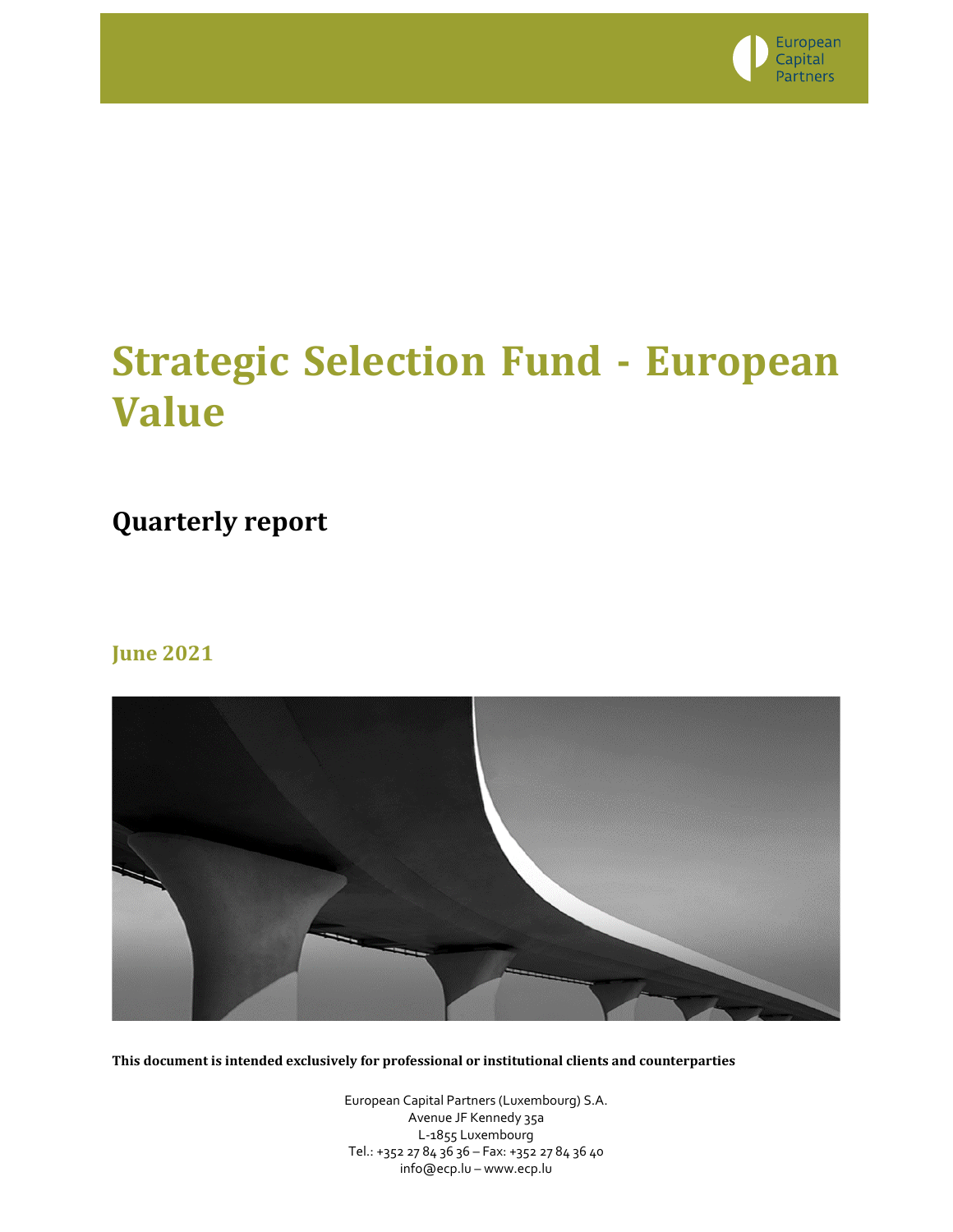

## **Table of contents**

European Capital Partners (Luxembourg) S.A. Avenue JF Kennedy 35a L-1855 Luxembourg Tel.: +352 27 84 36 36 - Fax: +352 27 84 36 40 info@ecp.lu - www.ecp.lu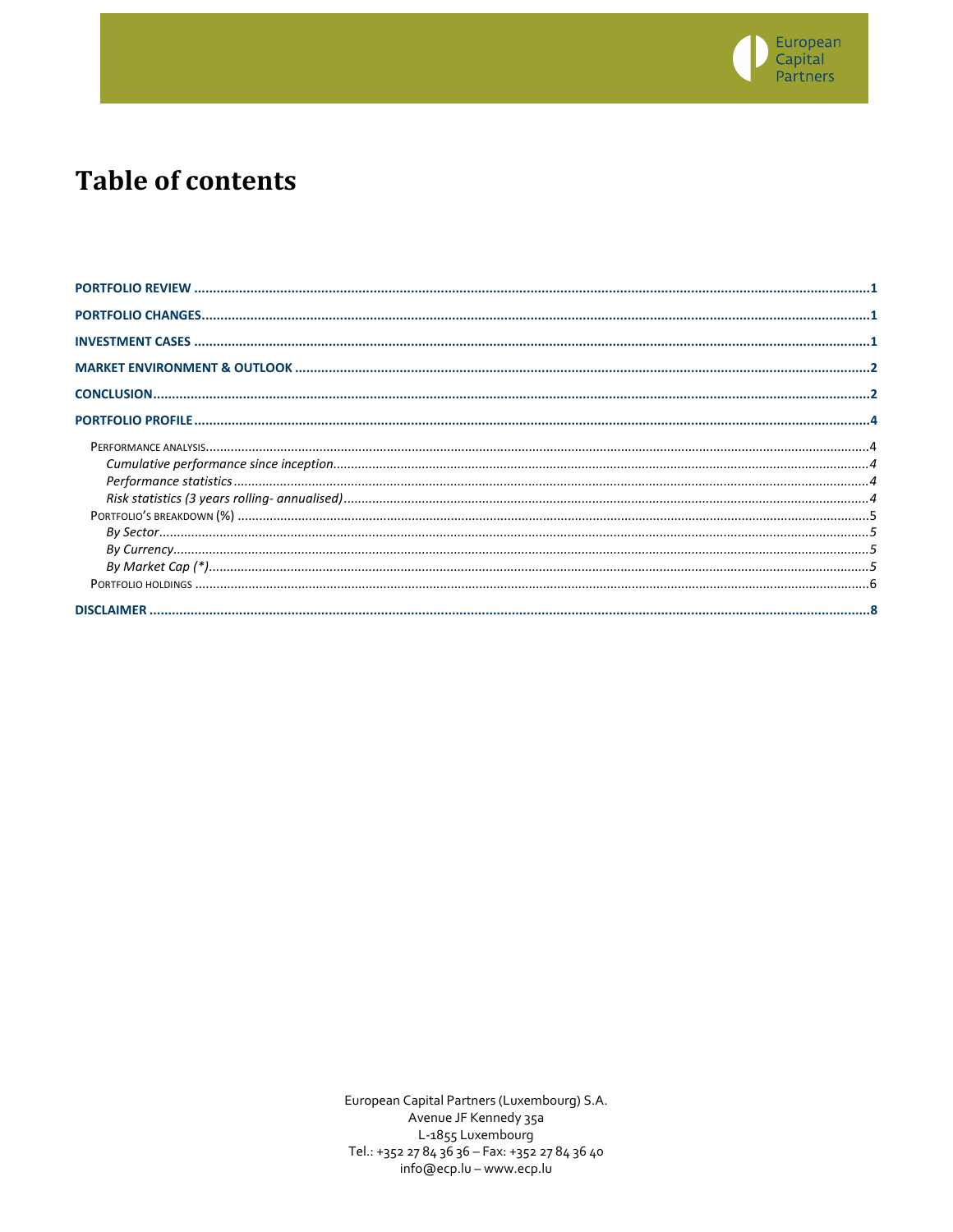

### <span id="page-2-0"></span>**Portfolio review**

### **Executive Summary**

**Performance overview** o Strategy up 1.83% (share class A Eur)

### ▪ **Portfolio changes**

o One new name entered the portfolio and three names were sold.

### **Market environment & Outlook**

- o The reflation trade is under pressure
- o European equities remain attractively valued relative to the US.
- o We continue to look for high quality businesses with sustainable of cash flow generation, while being extremely careful on what price we pay for them.
- o Median margin of safety of portfolio is 36%
- o 4.5% cash left to seize new investment opportunities

MSCI Europe was up 6.46% during the quarter driven by Health Care, Consumer Staples, and Consumer Discretionary whereas no sector stood out negatively in a significant way.

Our strategy returned 1.83%. Although arguably a solid return, it was the first quarterly underperformance for a year amid a theme driven market apparently betting on a reversal of the reflation trade and therefore, naturally underperformance of value.

Our top 3 contributors this quarter were Matas (+65 bps), Novo Nordisk (+50 bps), and SAP (+38 bps), while the 3 biggest detractors were Atos (-52 bps), Wood Group (-29 bps) and Philips (-25 bps).

### <span id="page-2-1"></span>**Portfolio changes**

We continue to follow our investment process as we have done for many years. We do so regardless of the opinion of Mr. Market. Our investment horizon is oriented towards the long-term with an average holding period of  $4$  to  $5$  years; the period normally needed for the market to recognise the earnings power of an undervalued company and thus for the valuation gap between the stock price and the estimated intrinsic value to close.

The median margin of safety of our portfolio, the current discount of the stock prices to our fair value, is 36%.

Earnings for this year should not be confused with the underlying earning power of the businesses we are invested in as they are momentarily depressed due to the impact of the pandemic. Median free cash flow yield of our portfolio is 8%.

At the same time the balance sheets are strong. It takes the median company in our portfolio 1.32 years to reimburse its debt (net debt / ebitda).

As we continue to optimize the quality and value dynamics of our portfolio through our quality-value framework, we bought **Boliden.** Meanwhile, as disciplined investors we sold ASML, Hapag Lloyd and Prada as they reached their fair values.

### <span id="page-2-2"></span>**Investment case**

### **Boliden**

Boliden is a Swedish miner and smelter. Having both of these activities under one roof results in much more stable earnings generation compared to a traditional miner.

Boliden is an extremely well-run business with a long history, and a solid management that has been allocating capital efficiently over time and that way around managed to prolong the lives of its mines. The all-important Aitik mine in Sweden representing 1/3 of the mining EBIT, thus has a remaining life of 30 years.

Boliden trading at 11.1 times forward earnings has a solid balance sheet and expects to be debt-free this year. Additionally, it has an expected dividend yield of 4.7%, and a return on equity of 15%.

Finally, the company scores well in our proprietary quality-value framework – on both parameters even. In fact, quality score has consistently been above or at least on par with the median European company

The following note give the opinions of the Investment team at the time of the publication. The present document is supplied for information purposes only and does not constitute a purchase or sale recommendation. The investments must be based only on the prospectus, the key investor information document and the annual or semi-annual reports, which may be obtained o[n www.ecp.lu](http://www.conventum.lu/) or from the local representative agent. Past performance does not guarantee or predict future performance. Strategic Selection Fund is an openended investment funds under Luxembourg law that is not open to citizens or residents of the USA. For more information, please refer to the complete disclaimer. **This document is intended exclusively for professional or institutional clients and counterparties.**

**- 1 -**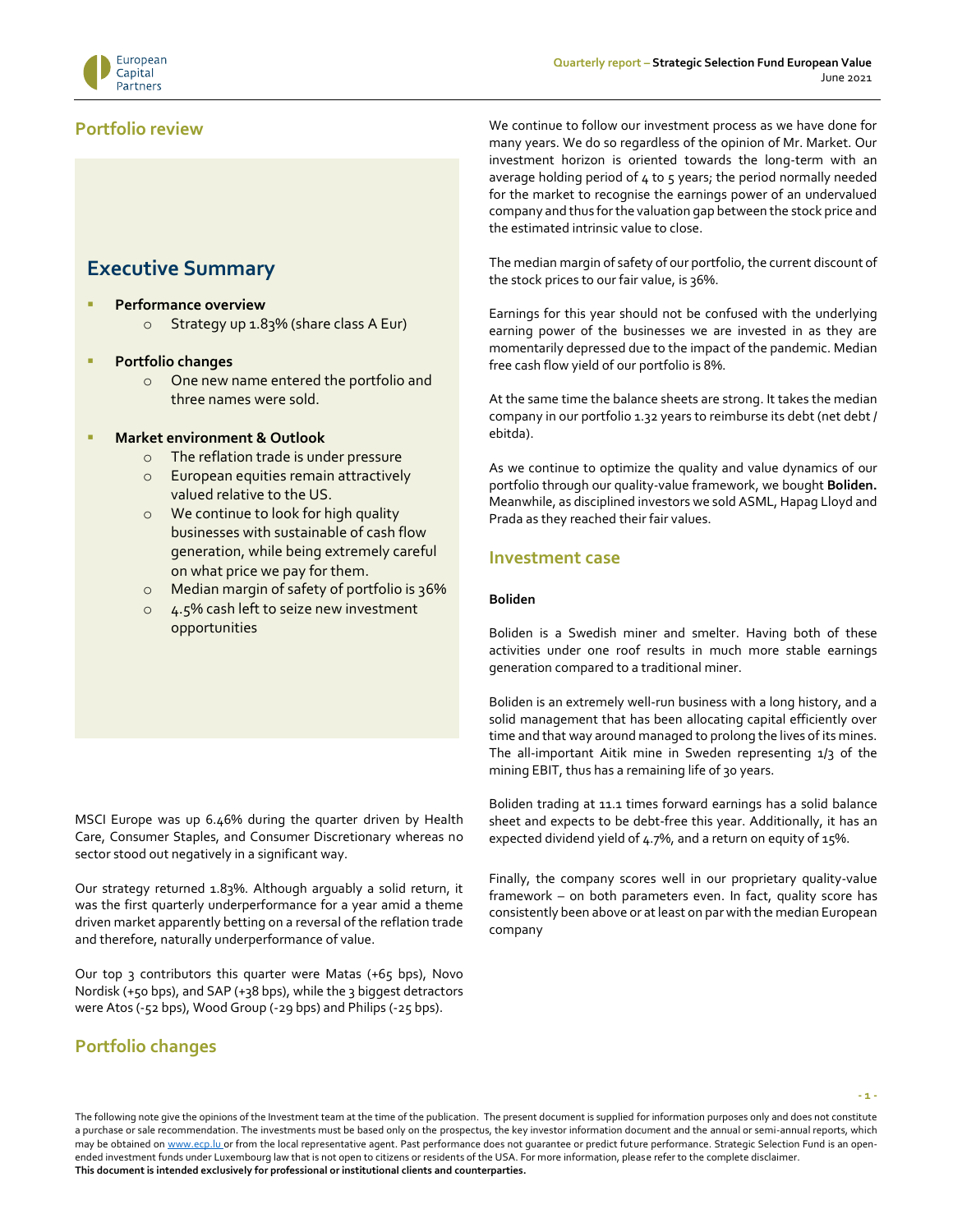



### <span id="page-3-0"></span>**Market environment & outlook**

Overall valuations of equity markets are high on most metrics used. The so-called Buffet indicator, measuring the market cap compared to GDP, is at an all-time high. Also, the cyclically adjusted price to earnings ratio, CAPE, dividing the current stock prices by the average 10 years inflation adjusted earnings of the US market, is at the highest since the dotcom bubble.



A lot can be explained by artificially low interest rates after years of quantitative easing by central banks following the financial crisis. Furthermore, the composition of the market indices has changed as the IT industry now carries a much higher weight. Meanwhile IT companies often hold intangibles which the standard valuation metrics may not fully capture. And finally, companies in the US are currently more profitable than they ever were over the last 20 years.

On the other hand, in Europe, there is an accelerated pick up in business activity at the fastest pace in 15 years supported by easing of lockdown measures which unleashed pent-up demand and a boom in the dominant services sector. Therefore, it is not a surprise

to us, that analysts continue to raise their earnings estimates for European [equities.](https://www.linkedin.com/feed/hashtag/?keywords=equities&highlightedUpdateUrns=urn%3Ali%3Aactivity%3A6820374538702876672)



Value stocks continue to trade at discounts compared to growth stocks exceeding the levels seen at the peak of the tech bubble and unseen since the 1970's. We often compare this valuation gap to a rubber band. The more it stretches, the higher the tension gets causing an increasingly high probability of a mean reversion.



#### Figure 12: European Value vs Growth trailing P/E

Source: Datastream

The factors that would lead to this mean reversion to come in effect includes; first and foremost, better economic conditions and higher interest rates, in short reflation. In this environment, the question of reflation trade is not an if but more of a when?

### <span id="page-3-1"></span>**Conclusion**

As we stated before in our quarterly reports, we cannot escape the fact that any view on the financial markets is determined by the evolution of the pandemic.

**- 2 -**

The following note give the opinions of the Investment team at the time of the publication. The present document is supplied for information purposes only and does not constitute a purchase or sale recommendation. The investments must be based only on the prospectus, the key investor information document and the annual or semi-annual reports, which may be obtained o[n www.ecp.lu](http://www.conventum.lu/) or from the local representative agent. Past performance does not guarantee or predict future performance. Strategic Selection Fund is an openended investment funds under Luxembourg law that is not open to citizens or residents of the USA. For more information, please refer to the complete disclaimer. **This document is intended exclusively for professional or institutional clients and counterparties.**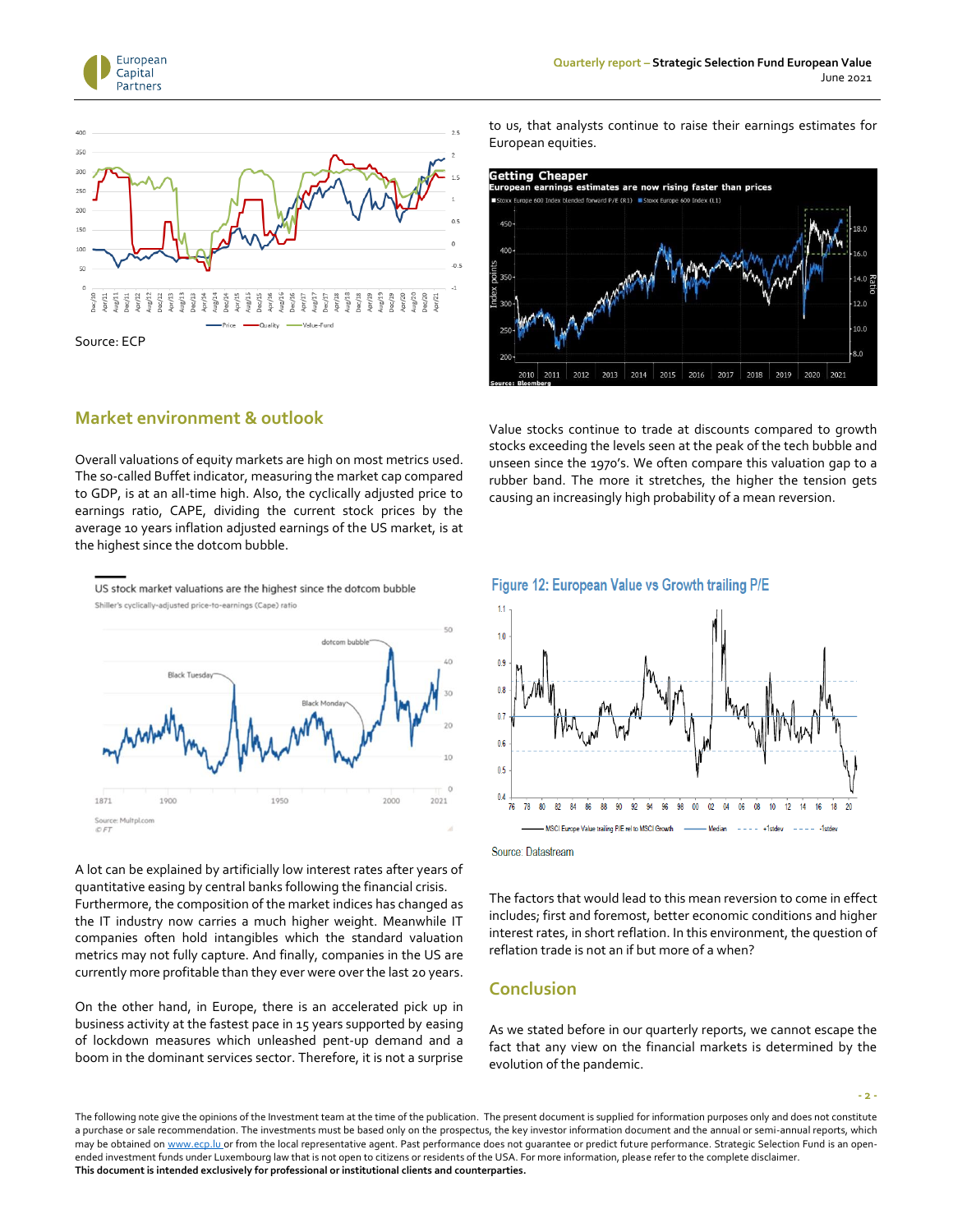**- 3 -**



While Europe has picked up its vaccination campaign in comparison to the last quarter, and as a consequence the lockdowns continue to be lifted and the economic activity started to return faster in Q2 and expected to continue throughout the year.

Due to the unpredictable nature of the pandemic, we cannot disregard the risk that all doesn't go according to plan and that is the reason why we continue to look for high quality businesses with a sustainable cash flow generation, whilst being extremely careful on what price we pay for them.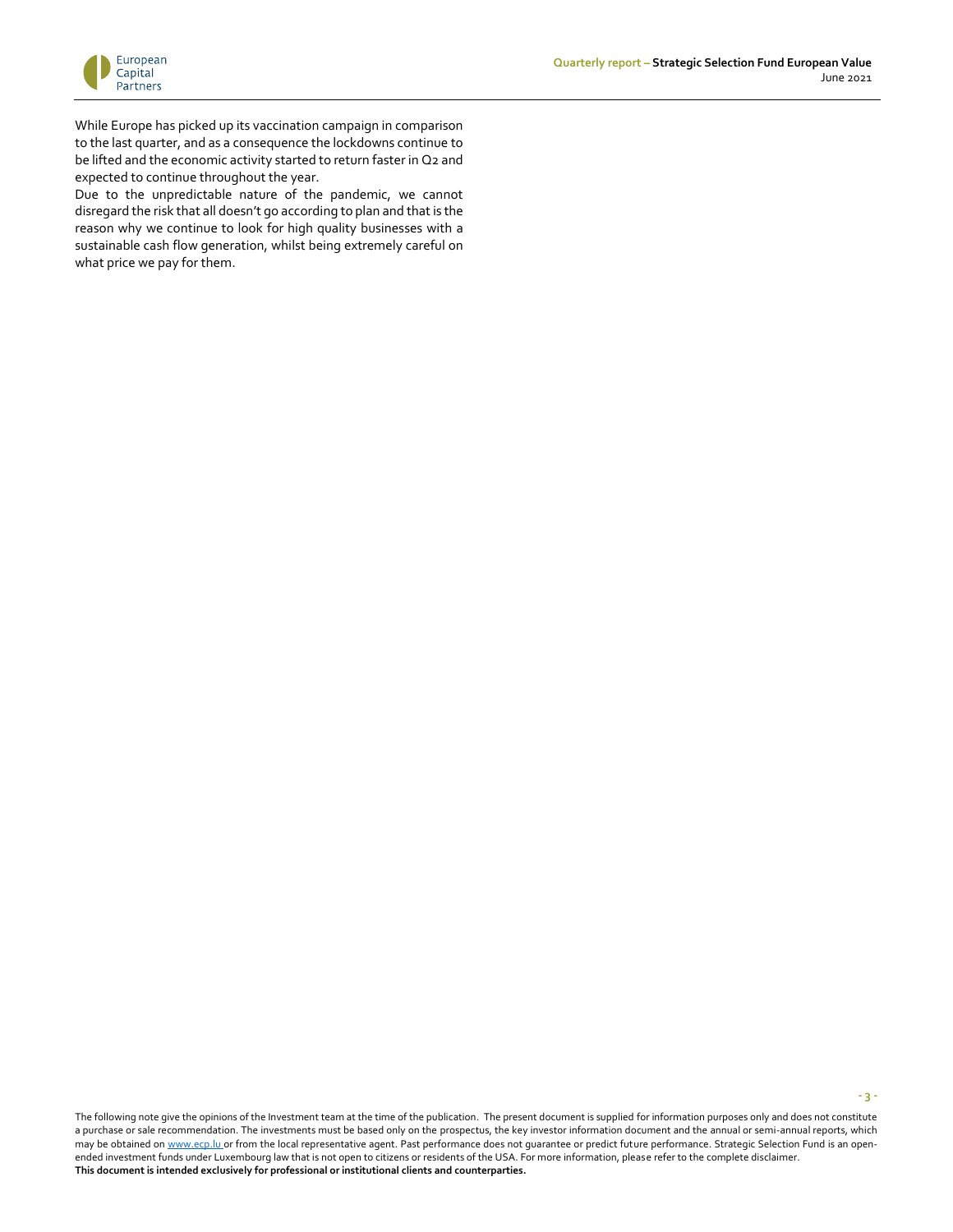

**- 4 -**

### <span id="page-5-0"></span>**Portfolio profile**

#### <span id="page-5-1"></span>**Performance analysis**

#### <span id="page-5-2"></span>**Cumulative performance since inception<sup>1</sup>**



#### <span id="page-5-3"></span>**Performance statistics**

|                 | <b>European Value</b><br>(A EUR share class) | <b>MSCI Europe NR</b> | <b>MSCI Europe Value NR</b> |
|-----------------|----------------------------------------------|-----------------------|-----------------------------|
| Since inception | 15.78%                                       | 53.85%                | 23.26%                      |
| 3 years         | $-5.04%$                                     | 26.31%                | 7.39%                       |
| 1 year          | 27.61%                                       | 27.94%                | 27.08%                      |
| <b>YTD</b>      | 11.13%                                       | 15.35%                | 14.46%                      |
| 6 months        | 11.13%                                       | 15.35%                | 14.46%                      |
| 3 months        | 1.83%                                        | 6.46%                 | 2.85%                       |
| 1 month         | $-1.56%$                                     | 1.70%                 | $0.00\%$                    |

<span id="page-5-4"></span>**Risk statistics (3 years rolling- annualised)**

|                           | <b>European Value</b><br>(A EUR share class) | <b>MSCI Europe NR</b> | <b>MSCI Europe Value NR</b> |
|---------------------------|----------------------------------------------|-----------------------|-----------------------------|
| <b>Standard deviation</b> | 21.91%                                       | 20.02%                | 23.81%                      |
| Sharpe ratio              | -0.06                                        | 0.42                  | 0.11                        |

|                       |                          | <b>MSCI Europe NR</b> | <b>MSCI Europe Value NR</b> |
|-----------------------|--------------------------|-----------------------|-----------------------------|
| <b>European Value</b> | Tracking error vs. index | 6.72%                 | 7.19%                       |
|                       | Active share vs. index   | 89.0%                 | 88.2%                       |
|                       | 1 yr Beta vs. index      | 0.927                 | 0.758                       |

<sup>\*</sup> The sub-fund Strategic Selection Fund European Value has been managed by the same investment manager, with the same investment strategy and a comparable fee structure since 1 January 2015. The sub-fund has been<br>managed u

The following note give the opinions of the Investment team at the time of the publication. The present document is supplied for information purposes only and does not constitute a purchase or sale recommendation. The investments must be based only on the prospectus, the key investor information document and the annual or semi-annual reports, which may be obtained o[n www.ecp.lu](http://www.conventum.lu/) or from the local representative agent. Past performance does not guarantee or predict future performance. Strategic Selection Fund is an openended investment funds under Luxembourg law that is not open to citizens or residents of the USA. For more information, please refer to the complete disclaimer. **This document is intended exclusively for professional or institutional clients and counterparties.**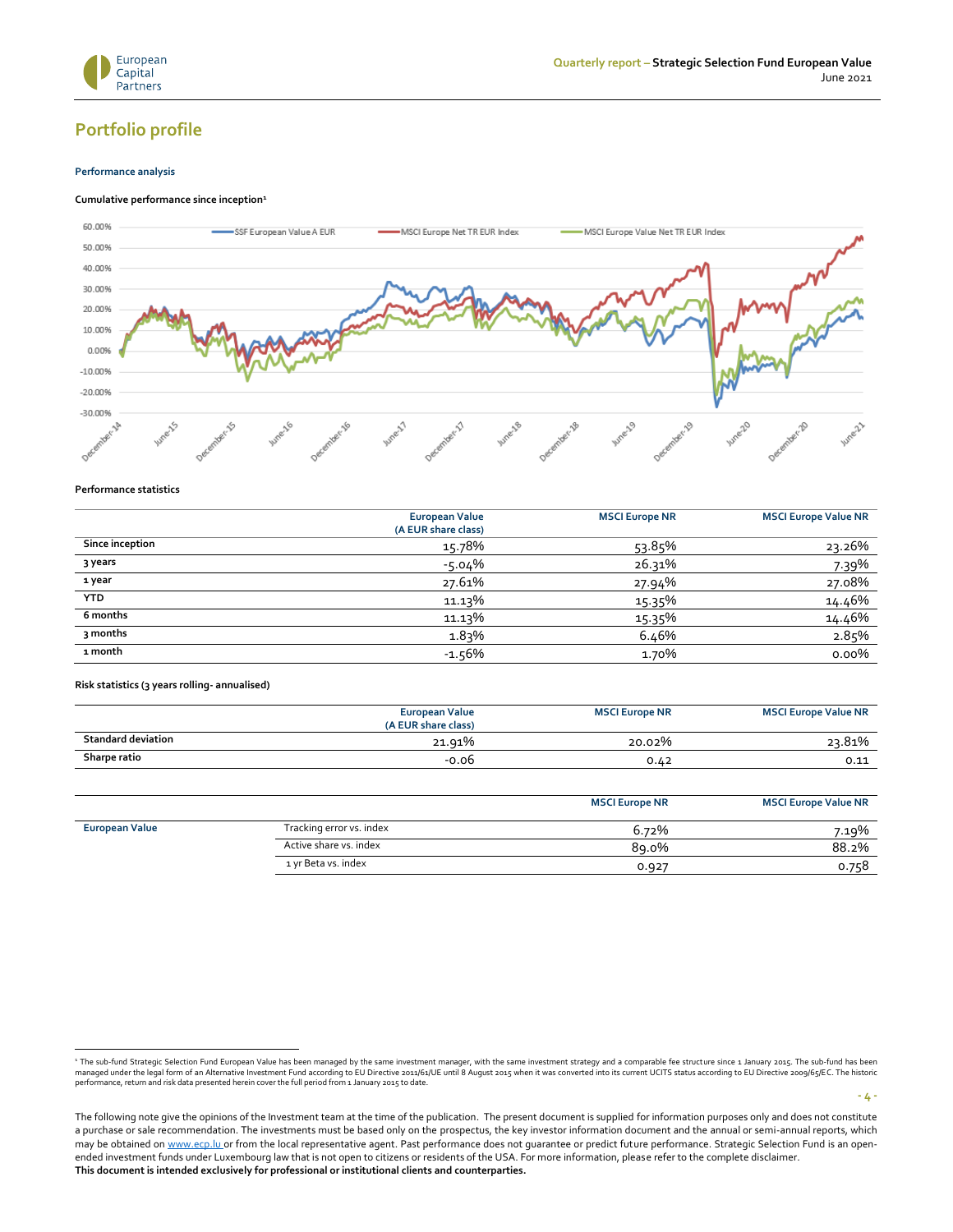<span id="page-6-0"></span>

### **Portfolio's breakdown (%)**

### <span id="page-6-1"></span>**By Sector**



### <span id="page-6-2"></span>**By Currency**



### <span id="page-6-3"></span>**By Market Cap (\*)**



#### **Fund Key Facts**

- **Legal Form: UCITS Compliant Luxembourg SICAV**
- **Investment Manager: European Capital Partners**
- **Management Company:** European Capital Partners
- **Custodian**: Banque de Luxembourg
- **Administrator:** European Fund Administration
- **Auditor: Deloitte Audit**
- **NAV frequency: Daily**

#### **European Value**

Lower Risk

|                                            | <b>A EUR</b>   | <b>I EUR</b>          | <b>CEUR</b>              |
|--------------------------------------------|----------------|-----------------------|--------------------------|
| <b>ISIN Code</b>                           | LU1169207518   | LU1277321912          | LU <sub>1768645753</sub> |
| <b>Investor focus</b>                      | Retail         | Institutional         | Retail                   |
| <b>Inception date</b>                      | 08/08/2015 (*) | 28/08/2015            | 28/02/2018               |
| Max. Mgt fees                              | 1.50%          | 0.80%                 | 0.90%                    |
| Performance<br>fee                         | ٠              | -                     | ٠                        |
| Min.<br>subscription                       |                | EUR <sub>1</sub> mn   |                          |
| <b>Registered in</b>                       | LU, DE, CH, NL | LU, DE, CH,<br>NL, IT | LU, DE, NL               |
| <b>Synthetic Risk and Reward Indicator</b> |                |                       |                          |

Higher Risk Potentially Higher Rewards



*(\*) Transformed from an AIF launched on 01/01/2015*

The following note give the opinions of the Investment team at the time of the publication. The present document is supplied for information purposes only and does not constitute a purchase or sale recommendation. The investments must be based only on the prospectus, the key investor information document and the annual or semi-annual reports, which may be obtained o[n www.ecp.lu](http://www.conventum.lu/) or from the local representative agent. Past performance does not guarantee or predict future performance. Strategic Selection Fund is an openended investment funds under Luxembourg law that is not open to citizens or residents of the USA. For more information, please refer to the complete disclaimer. **This document is intended exclusively for professional or institutional clients and counterparties.**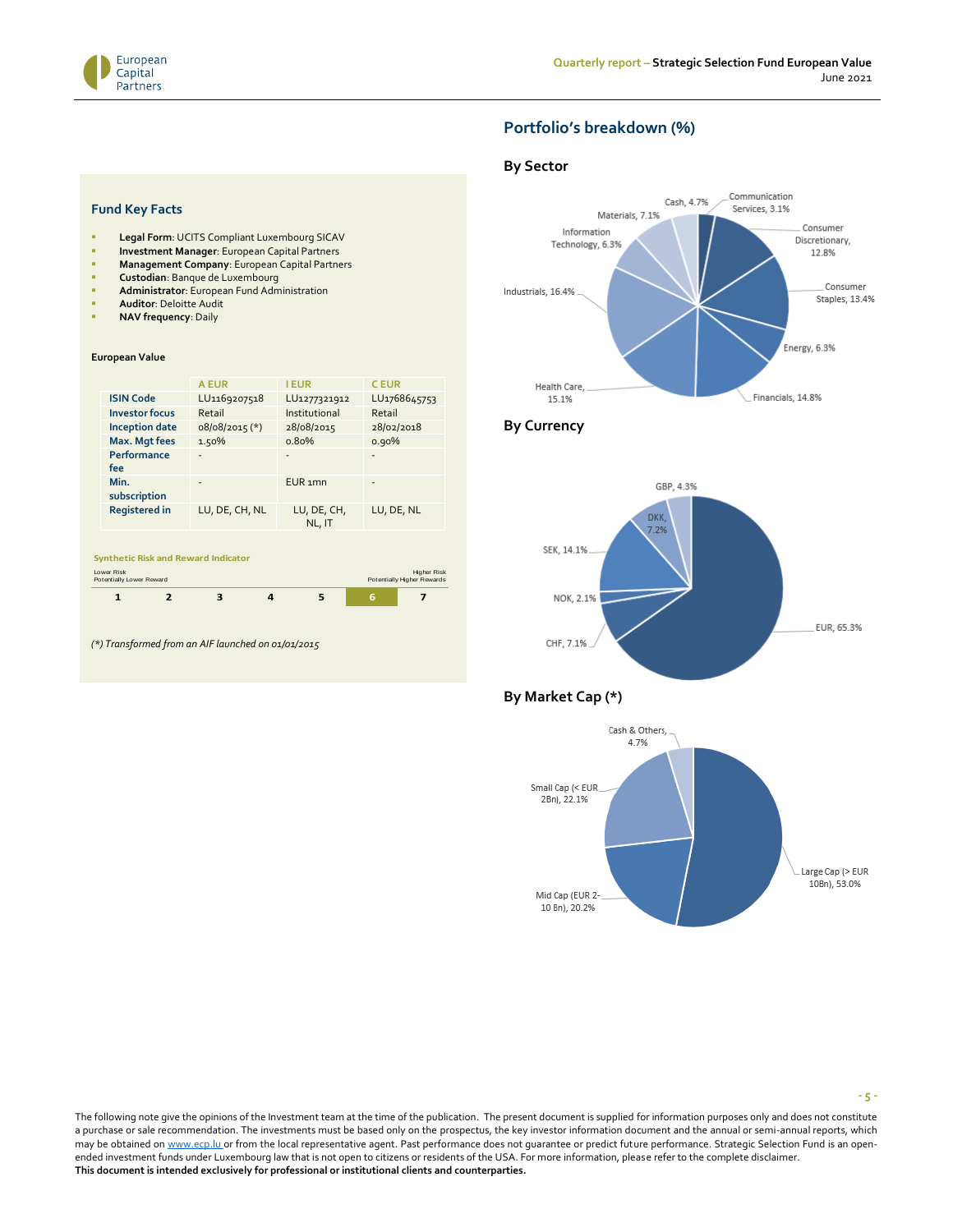

### **Portfolio holdings**

<span id="page-7-0"></span>

| <b>Company Name</b>         | <b>Sector</b>                 | <b>Industry Group</b>          | Country <sup>1</sup> | <b>Market cap</b> |
|-----------------------------|-------------------------------|--------------------------------|----------------------|-------------------|
|                             |                               |                                |                      |                   |
| Anima Holding Spa           | Financials                    | Diversified Financials         | <b>ITALY</b>         | Small Cap         |
| Applus Services Sa          | Industrials                   | Commercial & Professional Serv | SPAIN                | Small Cap         |
| Atos Se                     | Information Technology        | Software & Services            | <b>FRANCE</b>        | Mid Cap           |
| Axa Sa                      | Financials                    | Insurance                      | <b>FRANCE</b>        | Large Cap         |
| Bawag Group Ag              | Financials                    | Banks                          | AUSTRIA              | Mid Cap           |
| Boliden Ab                  | Materials                     | Materials                      | SWEDEN               | Mid Cap           |
| Caixabank Sa                | Financials                    | <b>Banks</b>                   | SPAIN                | Large Cap         |
| Cloetta Ab-B Shs            | Consumer Staples              | Food, Beverage & Tobacco       | SWEDEN               | Small Cap         |
| Duerr Ag                    | Industrials                   | Capital Goods                  | GERMANY              | Mid Cap           |
| Elekta Ab-B Shs             | <b>Health Care</b>            | Health Care Equipment & Servic | SWEDEN               | Mid Cap           |
| Exor Nv                     | Financials                    | <b>Diversified Financials</b>  | NETHERLANDS          | Large Cap         |
| Flsmidth & Co A/S           | Industrials                   | Capital Goods                  | DENMARK              | Small Cap         |
| Fresenius Se & Co Kgaa      | <b>Health Care</b>            | Health Care Equipment & Servic | GERMANY              | Large Cap         |
| Henkel Ag & Co Kgaa         | Consumer Staples              | Household & Personal Products  | GERMANY              | Large Cap         |
| Holcim Ltd                  | Materials                     | <b>Materials</b>               | SWITZERLAND          | Large Cap         |
| Husqvarna Ab-B Shs          | Consumer Discretionary        | Consumer Durables & Apparel    | SWEDEN               | Mid Cap           |
| Ing Groep Nv                | Financials                    | <b>Banks</b>                   | NETHERLANDS          | Large Cap         |
| Jeronimo Martins            | Consumer Staples              | Food & Staples Retailing       | PORTUGAL             | Large Cap         |
| John Wood Group Plc         | Energy                        | Energy                         | <b>BRITAIN</b>       | Small Cap         |
| Jost Werke Ag               | Industrials                   | Capital Goods                  | GERMANY              | Small Cap         |
| Koninklijke Philips Nv      | <b>Health Care</b>            | Health Care Equipment & Servic | NETHERLANDS          | Large Cap         |
| Loomis Ab                   | Industrials                   | Commercial & Professional Serv | SWEDEN               | Mid Cap           |
| Matas A/S                   | Consumer Discretionary        | Retailing                      | <b>DENMARK</b>       | Small Cap         |
| Michelin (Cgde)             | <b>Consumer Discretionary</b> | Automobiles & Components       | <b>FRANCE</b>        | Large Cap         |
| Norma Group Se              | Industrials                   | Capital Goods                  | <b>GERMANY</b>       | Small Cap         |
| Novartis Ag-Reg             | <b>Health Care</b>            | Pharmaceuticals, Biotechnology | SWITZERLAND          | Large Cap         |
| Novo Nordisk A/S-B          | <b>Health Care</b>            | Pharmaceuticals, Biotechnology | <b>DENMARK</b>       | Large Cap         |
| Ontex Group Nv              | Consumer Staples              | Household & Personal Products  | <b>BELGIUM</b>       | Small Cap         |
| Origin Enterprises Plc      | Consumer Staples              | Food, Beverage & Tobacco       | IRELAND              | Small Cap         |
| Porsche Automobil Hldg-Prf  | Consumer Discretionary        | Automobiles & Components       | GERMANY              | Large Cap         |
| Publicis Groupe             | <b>Communication Services</b> | Media & Entertainment          | <b>FRANCE</b>        | Large Cap         |
| Reckitt Benckiser Group Plc | Consumer Staples              | Household & Personal Products  | <b>BRITAIN</b>       | Large Cap         |
| Rhi Magnesita Nv            | Materials                     | Materials                      | AUSTRIA              | Mid Cap           |
| Sandvik Ab                  | Industrials                   | Capital Goods                  | SWEDEN               | Large Cap         |
| Sanofi                      | <b>Health Care</b>            | Pharmaceuticals, Biotechnology | <b>FRANCE</b>        | Large Cap         |
| Sap Se                      | Information Technology        | Software & Services            | GERMANY              | Large Cap         |

The following note give the opinions of the Investment team at the time of the publication. The present document is supplied for information purposes only and does not constitute a purchase or sale recommendation. The investments must be based only on the prospectus, the key investor information document and the annual or semi-annual reports, which may be obtained o[n www.ecp.lu](http://www.conventum.lu/) or from the local representative agent. Past performance does not guarantee or predict future performance. Strategic Selection Fund is an openended investment funds under Luxembourg law that is not open to citizens or residents of the USA. For more information, please refer to the complete disclaimer. **This document is intended exclusively for professional or institutional clients and counterparties.**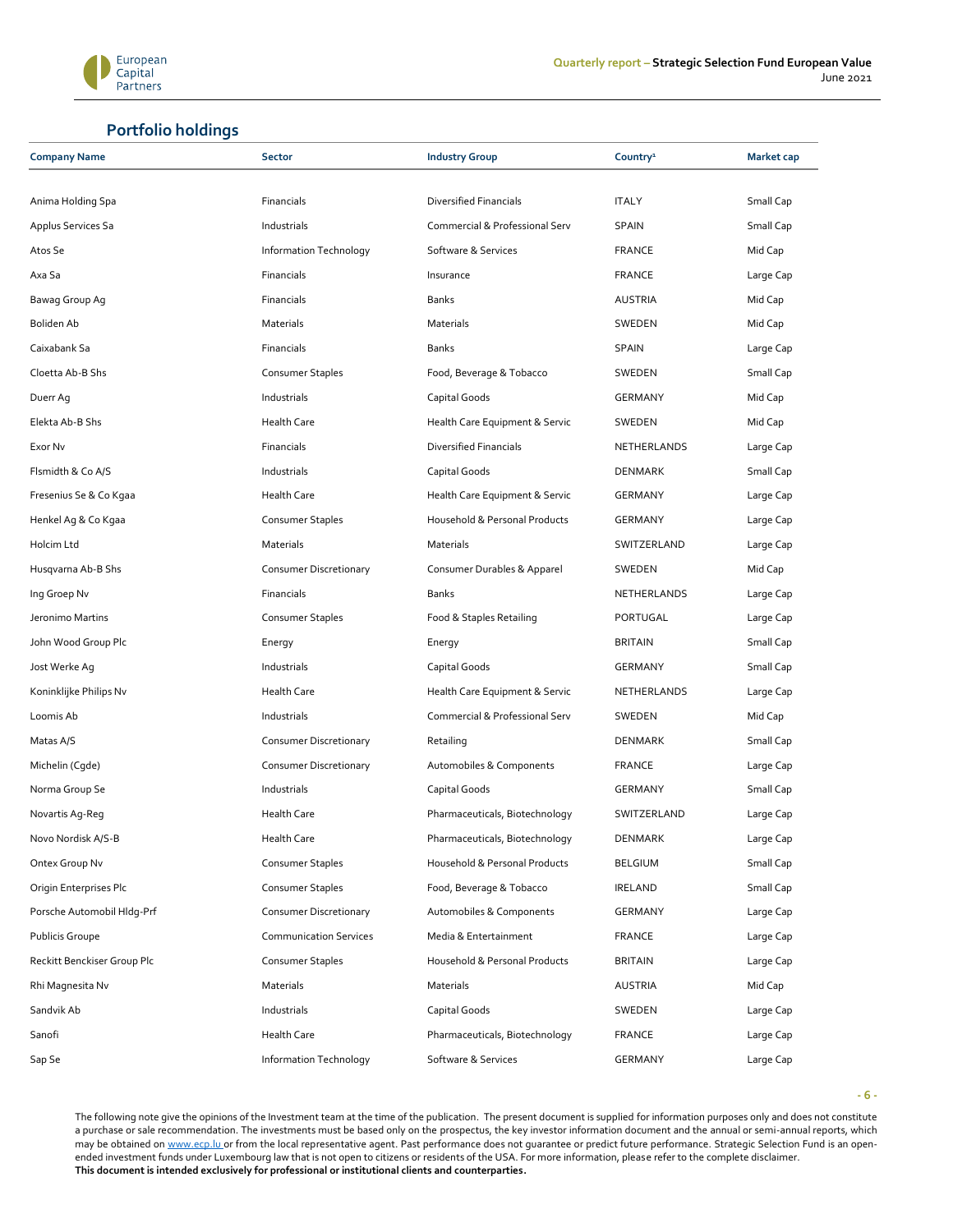

| <b>Company Name</b>     | <b>Sector</b>          | <b>Industry Group</b>          | Country <sup>1</sup> | <b>Market cap</b> |
|-------------------------|------------------------|--------------------------------|----------------------|-------------------|
| Stabilus Sa             | Industrials            | Capital Goods                  | <b>LUXEMBOURG</b>    | Small Cap         |
| Stmicroelectronics Nv   | Information Technology | Semiconductors & Semiconductor | SWITZERLAND          | Large Cap         |
| Subsea 7 Sa             | Energy                 | Energy                         | <b>BRITAIN</b>       | Mid Cap           |
| Swatch Group Ag/The-Br  | Consumer Discretionary | Consumer Durables & Apparel    | SWITZERLAND          | Large Cap         |
| <b>Totalenergies Se</b> | Energy                 | Energy                         | <b>FRANCE</b>        | Large Cap         |
| Unilever Plc            | Consumer Staples       | Household & Personal Products  | <b>BRITAIN</b>       | Large Cap         |

*[1] Country of Risk as defined by Bloomberg*

#### **Key risk factors**

- Equity: The Fund may be affected by stock price variations, the scale of which is dependent on external factors, stock trading volumes or market capitalization.
- **Currency**: Currency risk is linked to exposure to a currency other than the Fund's valuation currency, through direct investments.
- Liquidity Risk: A decreased or insufficient liquidity in the markets could negatively impact the prices at which positions are bought or sold by the sub-fund.